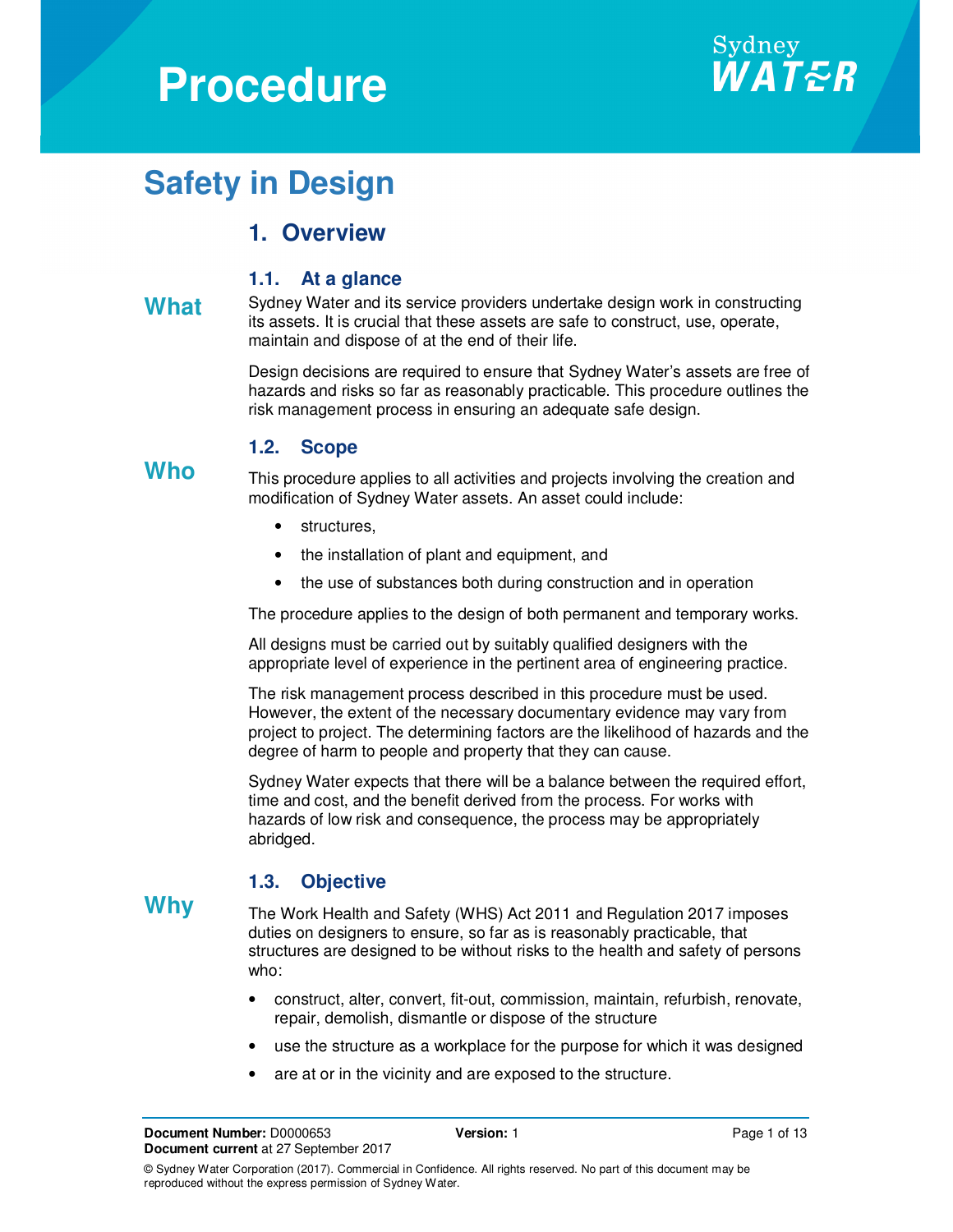Similar requirements are also found in the WHS Act for the installation of plant and in the use of substances such as hazardous chemicals.

In addition to complying with legislation, early assessment during design helps to eliminate risks rather than mitigate them at a considerable cost later, during construction, operation or maintenance.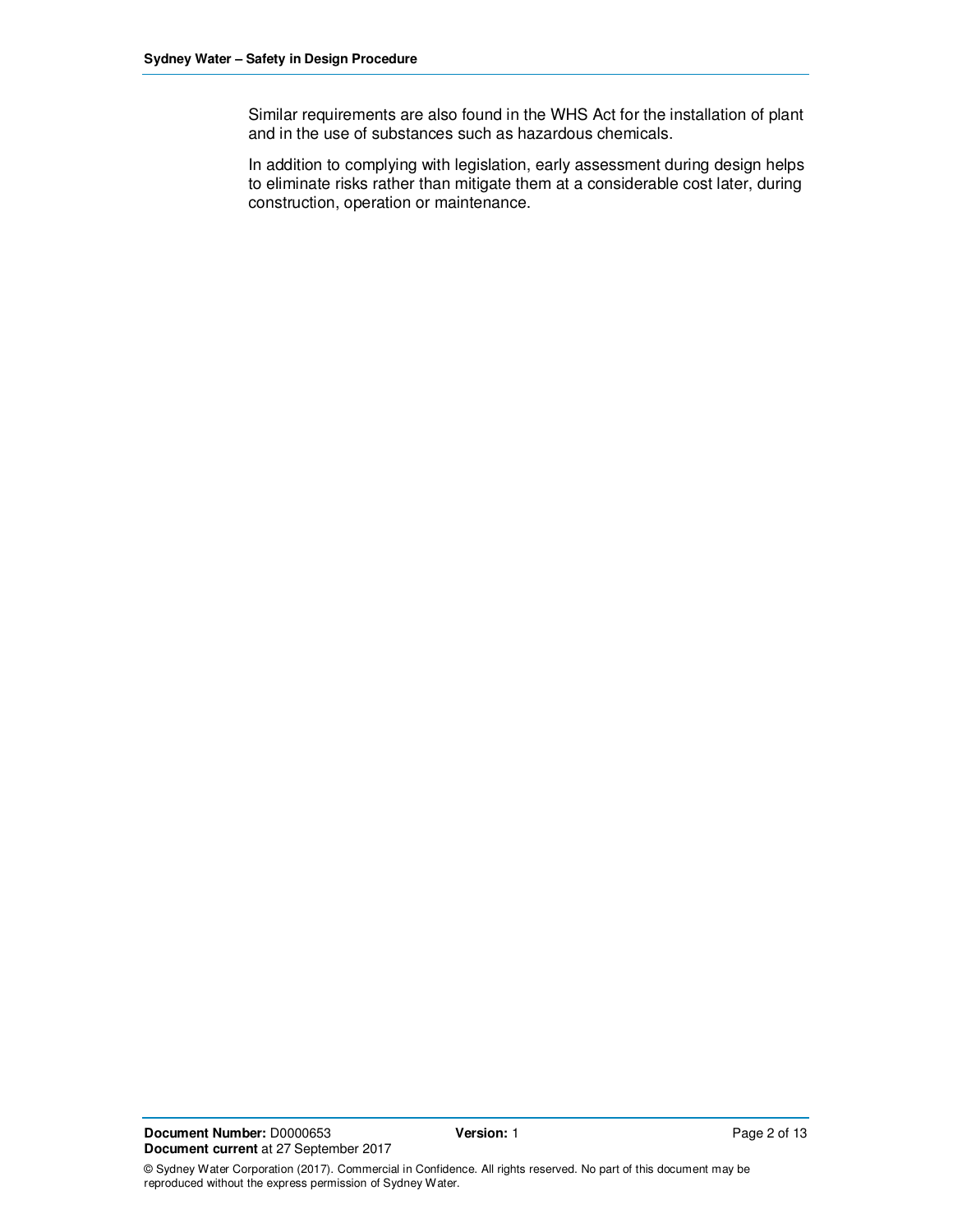## **2. Procedure in detail**

Designers shall consider how their design will affect the health and safety of those who will interact with the asset throughout its life. This means thinking about design solutions for reasonably foreseeable hazards that may occur as the asset is built, commissioned, used, maintained, repaired, refurbished or modified, decommissioned, demolished or dismantled and disposed or recycled.

For example, when designing a watermain the designer should consider the location of the valves for their future operation as well as access requirements for maintenance work.

#### **2.1. Risk Management Process**

A risk management process is a systematic way of making an asset as safe as practicable and it shall also be used as part of the design process. It involves the following broad steps:

- identify reasonably foreseeable hazards associated with the design,
- assess the risks arising from the hazards,
- eliminate or minimise the risk by designing control measures,
- re-assess the risk with the identified control measures implemented, and
- monitor and review the control measures.

Designers must integrate risk identification, assessment and control into the design process.

Designers must follow the systematic approach represented in Figure 1 or an alternative equivalent process that meets the intent of the Work Health and Safety Act.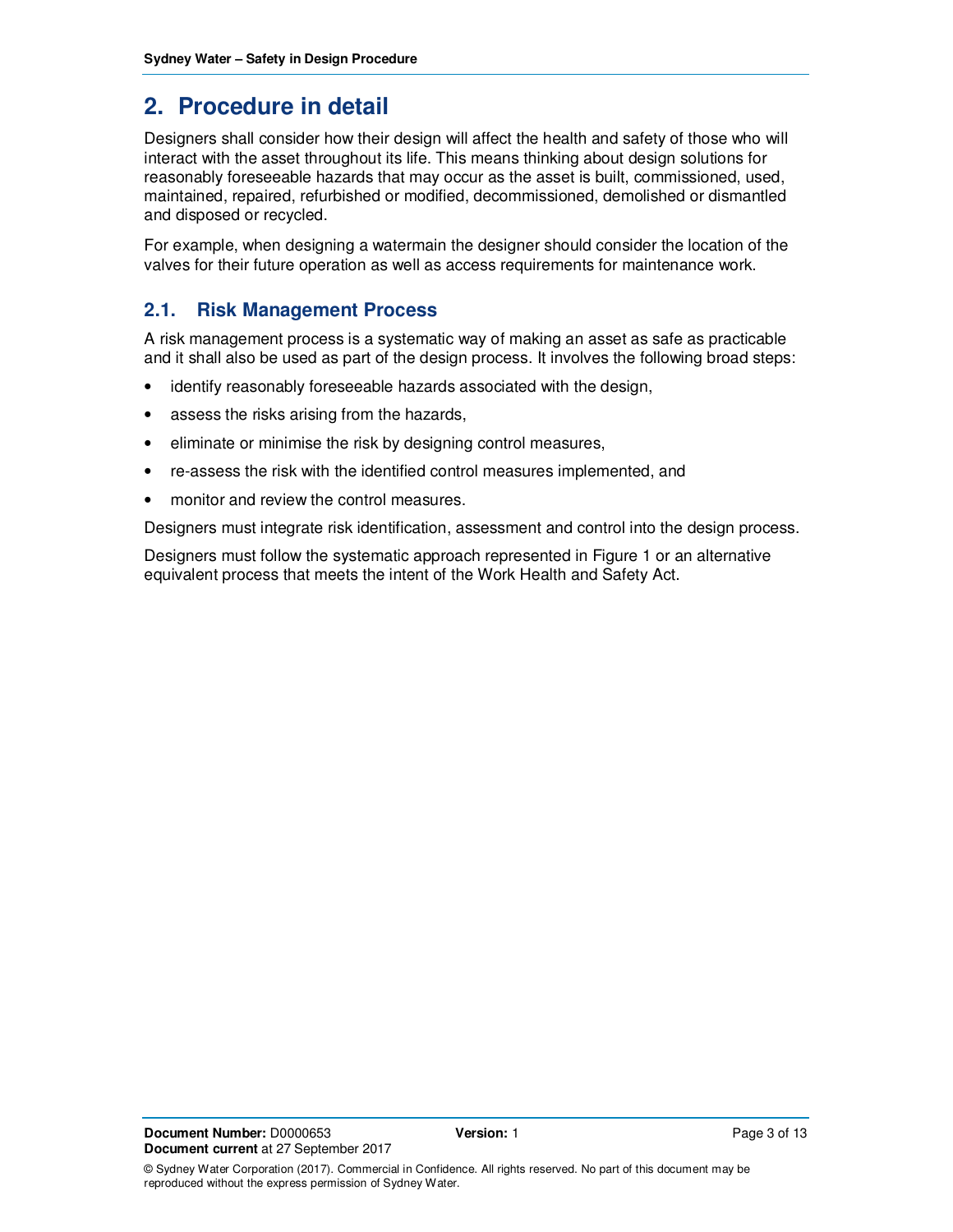



#### Notes: HIDRA – is the most basic form of risk assessment required and should be used when there is any change to the form, fit or function of an asset

CHAIR – is used where there is construction involved and should be carried out at both concept and detailed design phases.

HAZOP – is a structured and systematic technique for examining a defined system, section by section, usually on the basis of flow/process and instrumentation diagrams. It should be used when there is a facility/plant design aspect.

**Document Number:** D0000653 **Version:** 1 **Version:** 1 **Page 4 of 13 Document current** at 27 September 2017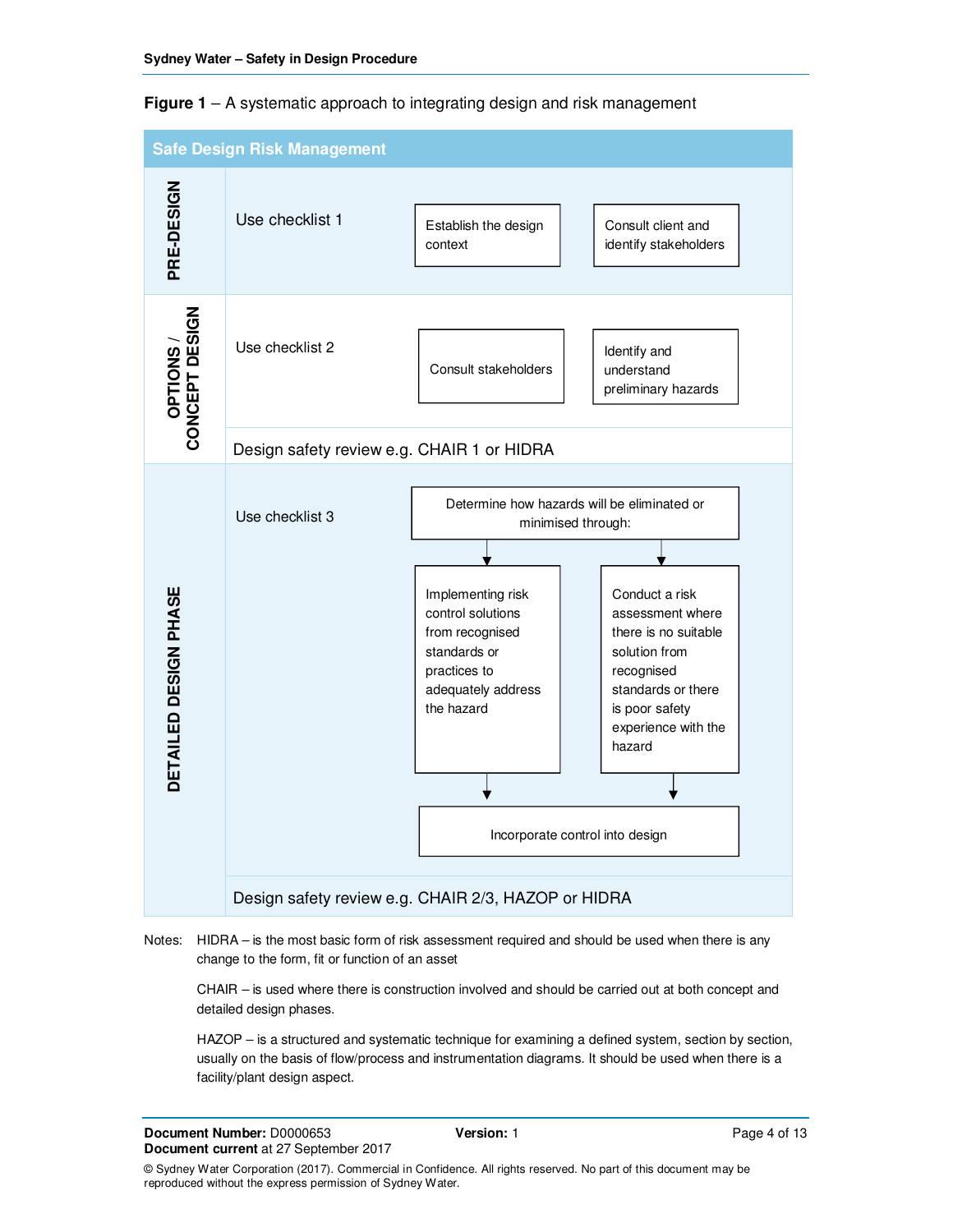## **2.2. Consult Client**

In the pre-design stage, clients must instruct the designer regarding:

- the intended purpose of the asset
- any health and safety related information that they have
- any hazard and incident information relevant to the proposed asset
- any targeted work health safety risks that need to be addressed in the design
- any previous similar risk assessments relevant to the asset.

Designers must work in consultation with clients about how to ensure risks are eliminated or minimised.

## **2.3. Consult Stakeholders**

The designer must consult with stakeholders. These should include the stakeholders responsible for different phases of the asset life cycle including constructors, operators and maintainers. A safe design is more easily achieved when people involved at the design stage communicate with each other about potential risks and work together to find solutions.

By drawing on the knowledge and experience of stakeholders, including constructors and users, more informed decisions can be made about how assets can be designed to eliminate or minimise risks.

#### **2.4. Hierarchy of Controls**

During the development of the design, the designer shall minimise risk by considering controls in the following specific order.

• Elimination – The most cost-effective control measure involves eliminating the hazard and associated risk. By designing-in or designing-out certain features, hazards may be eliminated.

If it is not reasonably practicable to eliminate a hazard the following control measures should be considered:

- Substitution replace a hazardous process or material with one that is less hazardous to reduce the risk.
- Isolation separate the hazard or hazardous work practice from people
- Engineering controls use engineering control measures to minimise the risk
- Administrative controls if engineering controls cannot reduce the risk sufficiently, then administrative controls should be used
- Personal protective equipment (PPE) Personal protective equipment (for example hard hats, respiratory protection, gloves, ear muffs) should be used to protect the worker from any residual risk.

In many cases a combination of control measures will be required to minimise the risks to health and safety.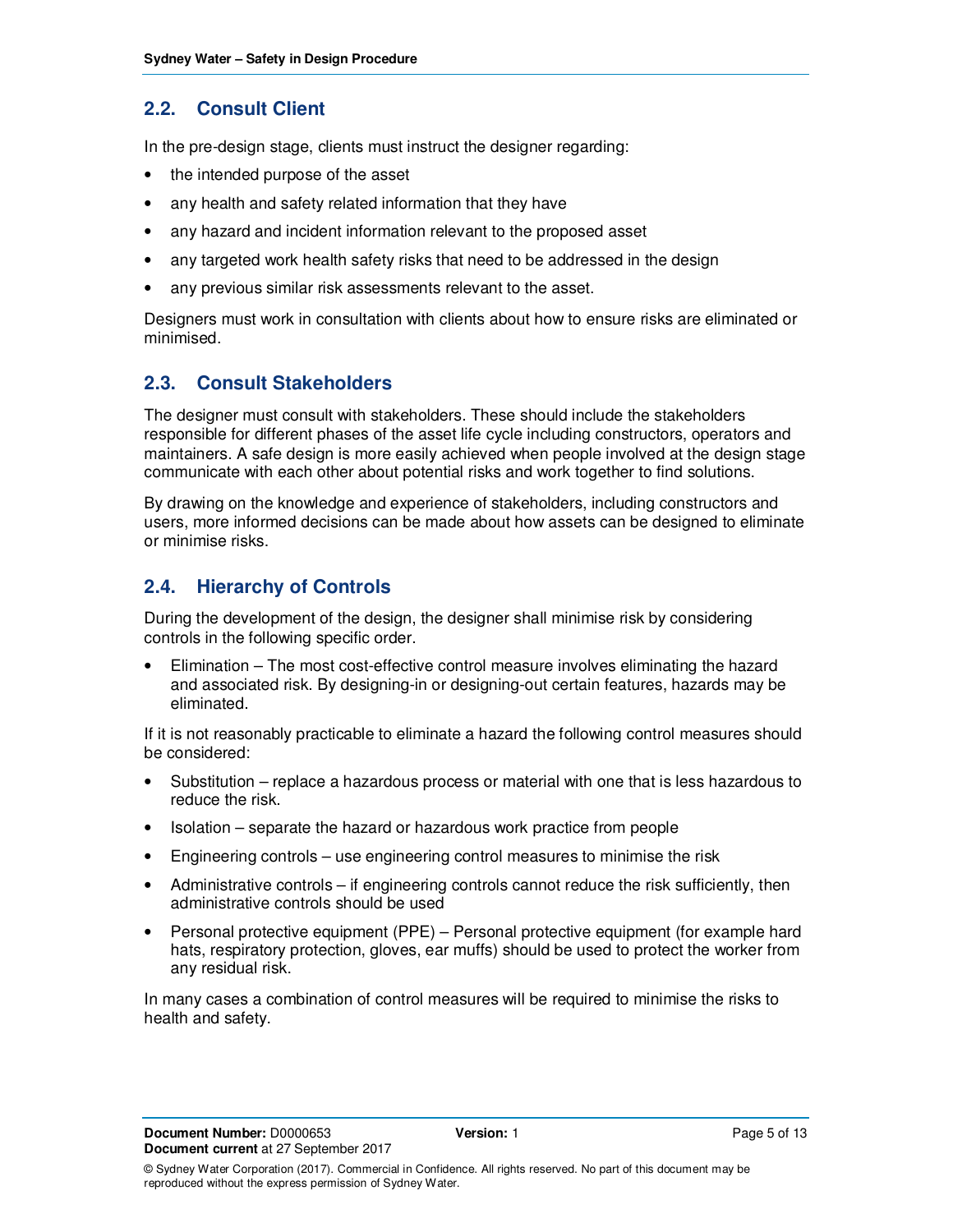## **2.5. Codes of Practice and Standards**

A code of practice provides detailed information on how a person conducting a business or undertaking can achieve the standards required under the work health and safety (WHS) laws. These do not replace the WHS laws, but provide practical guidance on how compliance may be achieved in relation to the subject matter of the code.

Under the Work Health and Safety Act 2011, codes of practice are admissible in court proceedings. Courts may regard a code of practice as evidence of what is known about a hazard, risk or control, and rely on it to determine what is 'reasonably practicable' in the circumstances to which the code relates.

It is recognised that equivalent or better ways of achieving the required work health and safety outcomes may be possible. For that reason, compliance with codes of practice is not mandatory providing that any other method used provides an equivalent or higher standard of work health and safety than suggested by the code of practice.

Where designers require further guidance in relation to the design of structures, plant or use of substances, the following codes of practice may be referred to.

Safe Design of Structures - Code of Practice – SafeWork NSW July 2014

Managing the risks of plant in the workplace – Code of Practice – SafeWork NSW – July 2014

Guide for safe design of plant – Safe Work Australia – July 2014

Managing risks of hazardous chemicals in the workplace – SafeWork NSW – July 2014

In addition to codes of practice, standards and guidelines produced by government authorities, Standards Australia and other professional bodies may also be used. Designers must be aware that these standards and guidelines may not in themselves adequately control all risks if applied in situations outside those contemplated in them. Designers must show due diligence in managing foreseeable risks and not indiscriminately follow standards and guidelines.

Sydney Water also produces WHS standards and procedures for high consequence risks commonly encountered by its staff and contractors such as confined spaces and hazardous chemicals. Designers can refer to these to understand how Sydney Water typically manages these risks. These can be found on Sydney Water's intranet, iConnect.

## **2.6. Design Safety Review**

As the design progresses and details are developed to the next level, there are opportunities for reviewing and validating the decisions to confirm the effectiveness of controls adopted in the design solution. It is usually easier to correct or eliminate risks at the earliest possible time.

These design safety reviews shall involve people who will eventually construct, use and maintain the assets. The review shall focus on the various stages of the life cycle, including:

- design for safe construction
- design to facilitate safe use
- design for safe maintenance
- design for modification, demolition, dismantling and disposal.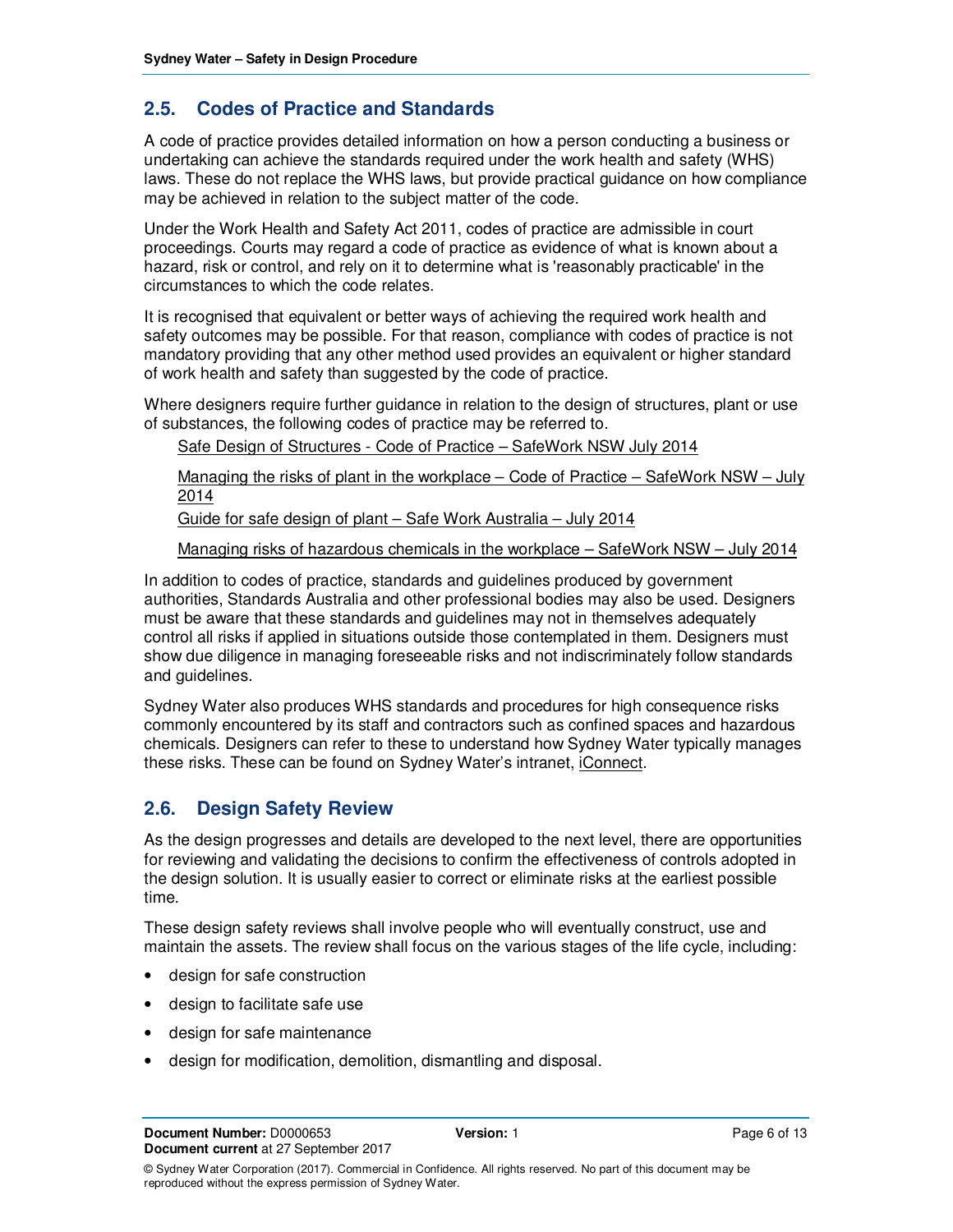Tools available are CHAIR, HAZOP, CHAZOP, HIDRA and others. Designers shall utilise the tools most appropriate to the design phase and complexity. These tools should be followed by a multi-disciplined team, preferably led by an experienced person independent of the facility being studied.

Checklists (**Attachment 1**) have been developed for each of the design phases to assist designers in the process.

Key information about identified hazards and action taken or required to control risks should be recorded and transferred from the design phase to those involved in later stages of the lifecycle. Communicating this information to other duty holders, such as constructors and operators, will make them aware of any residual risks and minimise the likelihood of safety features incorporated into the design being altered or removed by those engaged in subsequent work.

It should be noted that safety in design is more than just conducting, for example, a CHAIR workshop at a specific point in the design phase. Consideration of the safety aspects of a design are integral with the whole design process.

## **2.7. Safe Design Report**

A safe design report must be prepared for designs that have unusual or atypical features which present hazards and risks that are unique to the particular design. The report is to be prepared and submitted with the finalisation of the detailed design.

If another designer is to be engaged to carry out the detailed design following the completion of the concept design, the designer completing the concept design must also prepare a safe design report on the concept design for handing over to the succeeding designer.

The information in the safety design report is not to dictate the way the asset is to be constructed or operated. It should not tell the contractors or operators what to do but should tell them about the safety issues, the expected hazards and risks, and the incorporated control measures. Examples are confined space, steep roof, hazardous chemicals, hazardous building materials (asbestos) etc.

The report must give adequate information:

- concerning the purpose for which the asset was designed
- about the results of calculations, analysis, testing and examination, if any, relating to safety risks
- on conditions under which the asset would be constructed or used without safety risks
- outlining any unusual or atypical hazards during construction, use, maintenance, modification and demolition.
- about special hazards that are associated only with the particular design and not with other designs of the same type of asset.

To assist this, a template has been developed to assist designers (**Attachment 2**).

Designers must also include safety notes on construction drawings such as intended use, design loadings, etc. These help in conveying safety information that is immediately available to construction workers, and also provides a record of the information on the as constructed drawings.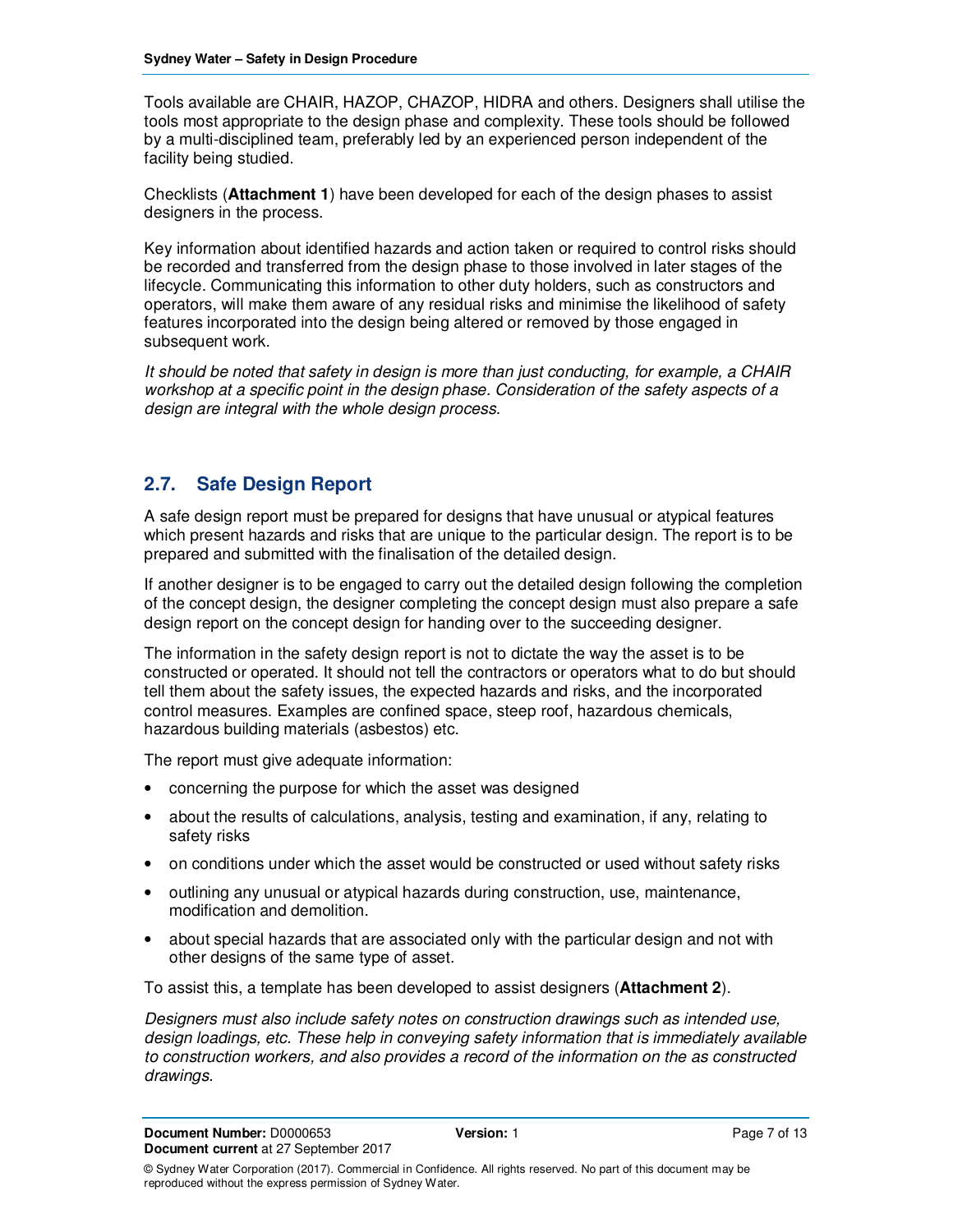## **2.8. Post Implementation Review**

On the completion of construction, the effectiveness of safety in design control measures should be evaluated. This will enable identification of improvement to control measures in place. If control solutions are found inadequate, the cause must be addressed and the component of the asset re-designed, and rebuilt or modified to correct the situation as far as is reasonably practicable.

This review may be carried out as part of the post-implementation review workshop attended by all parties involved in the project.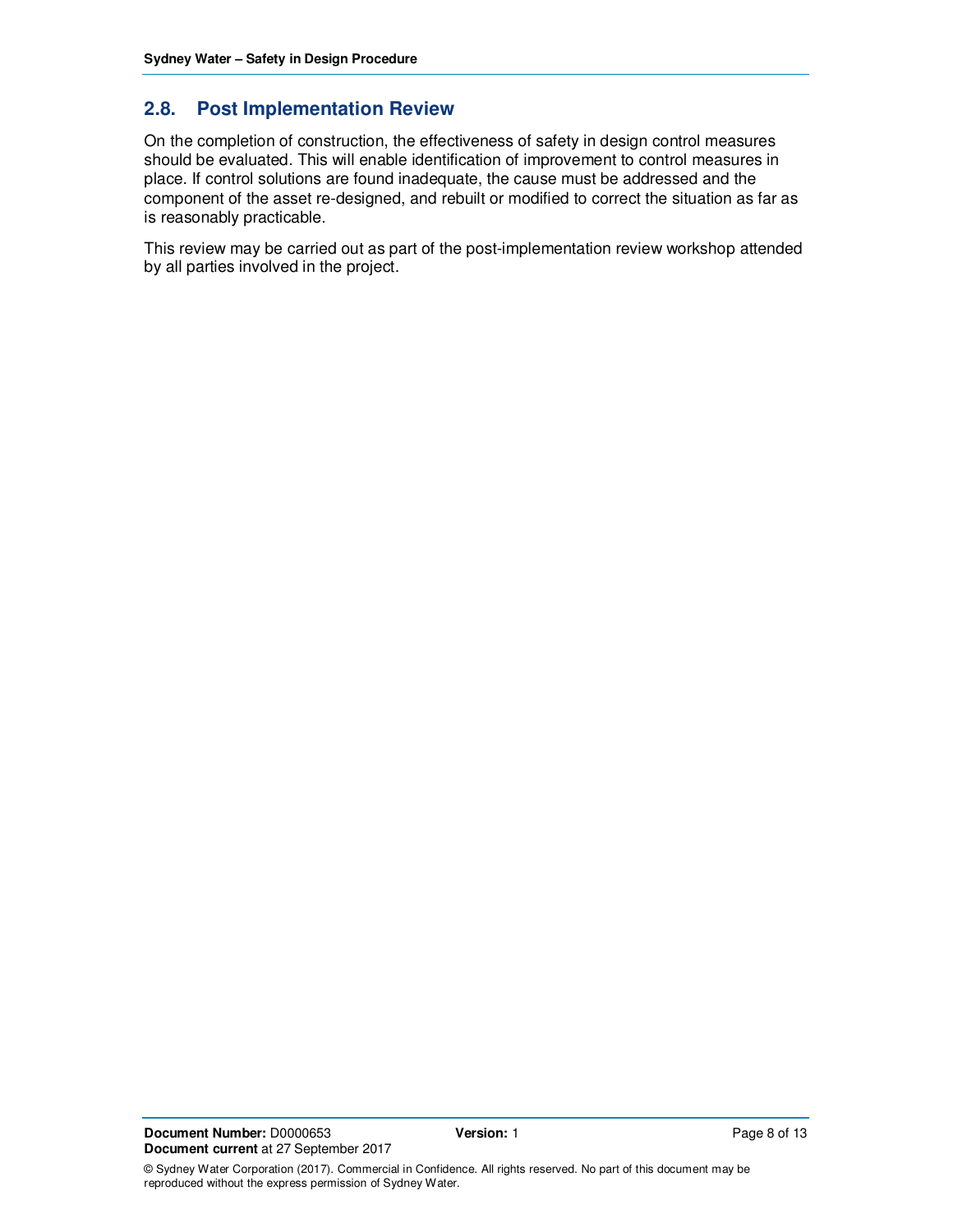| <b>3. Definitions</b> |                                                                                                                                                                                                                                                                                                                                                                                                                                                                                                |  |
|-----------------------|------------------------------------------------------------------------------------------------------------------------------------------------------------------------------------------------------------------------------------------------------------------------------------------------------------------------------------------------------------------------------------------------------------------------------------------------------------------------------------------------|--|
| <b>Term</b>           | <b>Definition</b>                                                                                                                                                                                                                                                                                                                                                                                                                                                                              |  |
| Asset                 | All pipes, associated maintenance structures/appurtenances, fittings and<br>equipment, pumping, treatment, storage and disposal facilities (including<br>mechanical, electrical and electronic equipment) employed directly in<br>conveying and/or processing water, wastewater, recycled water and<br>stormwater. (Asset Creation Policy AMQ0033.02 July 2015)                                                                                                                                |  |
| Client                | A person conducting a business or undertaking that commissions<br>construction work. For the purpose of projects delivered on behalf of<br>Sydney Water and the application of this procedure, the Client shall be<br>the nominated Project Manager.                                                                                                                                                                                                                                           |  |
| <b>CHAIR</b>          | Construction Hazard Assessment Implication Review. The primary aim of<br>the CHAIR is to identify and eliminate or minimise risks in a design as<br>soon as possible in the life of an asset.                                                                                                                                                                                                                                                                                                  |  |
| <b>CHAZOP</b>         | Control Systems Hazard and Operability Study, is a form of HAZOP with<br>specific focus on the control system used to control the process.                                                                                                                                                                                                                                                                                                                                                     |  |
| Designer              | A Designer is a person conducting a business or undertaking whose<br>profession, trade or business involves them in:                                                                                                                                                                                                                                                                                                                                                                           |  |
|                       | preparing sketches, plans or drawings for a plant or structure,<br>$\bullet$<br>including variations to a plan,                                                                                                                                                                                                                                                                                                                                                                                |  |
|                       | making decisions for incorporation into a design that may affect the<br>$\bullet$<br>health or safety of persons who construct, use or carry out other<br>activities with the plant or structure.                                                                                                                                                                                                                                                                                              |  |
|                       | A person who alters or modifies a design without consulting the original<br>or subsequent designer will assume the duties of a designer.                                                                                                                                                                                                                                                                                                                                                       |  |
| Hazard                | Any situation or thing that has the potential to cause harm (physical or<br>psychological) or damage to people, property and the environment.                                                                                                                                                                                                                                                                                                                                                  |  |
| <b>HAZOP</b>          | Hazard and Operability Study. Is a form of hazard identification used to<br>examine components within a system to determine what would happen if<br>the component were to operate outside its normal design mode. It<br>requires the comprehensive and systematic scrutiny of a facility, section<br>by section, usually on the basis of flow/process and instrumentation<br>diagrams (P&IDs), in most cases using guide words. AS IEC61882<br>provides guidance for conducting HAZOP studies. |  |
| <b>HIDRA</b>          | Hazard Identification and Risk Assessment - a risk management tool<br>used to assess the risks associated with a particular activity.                                                                                                                                                                                                                                                                                                                                                          |  |
| Plant                 | The WHS Act defines plant as including:                                                                                                                                                                                                                                                                                                                                                                                                                                                        |  |
|                       | any machinery, equipment, appliance, container, implement and tool,<br>$\bullet$<br>and                                                                                                                                                                                                                                                                                                                                                                                                        |  |
|                       | any component of any of those things, and<br>٠                                                                                                                                                                                                                                                                                                                                                                                                                                                 |  |
|                       | anything fitted or connected to any of those things.<br>$\bullet$                                                                                                                                                                                                                                                                                                                                                                                                                              |  |
| Project Manager       | For the purpose of this procedure, the Project Manager is any person<br>that commissions construction work on behalf of Sydney Water. They<br>shall act as the Client on behalf of Sydney Water and accept the<br>accountabilities of the Client as outlined in this procedure.                                                                                                                                                                                                                |  |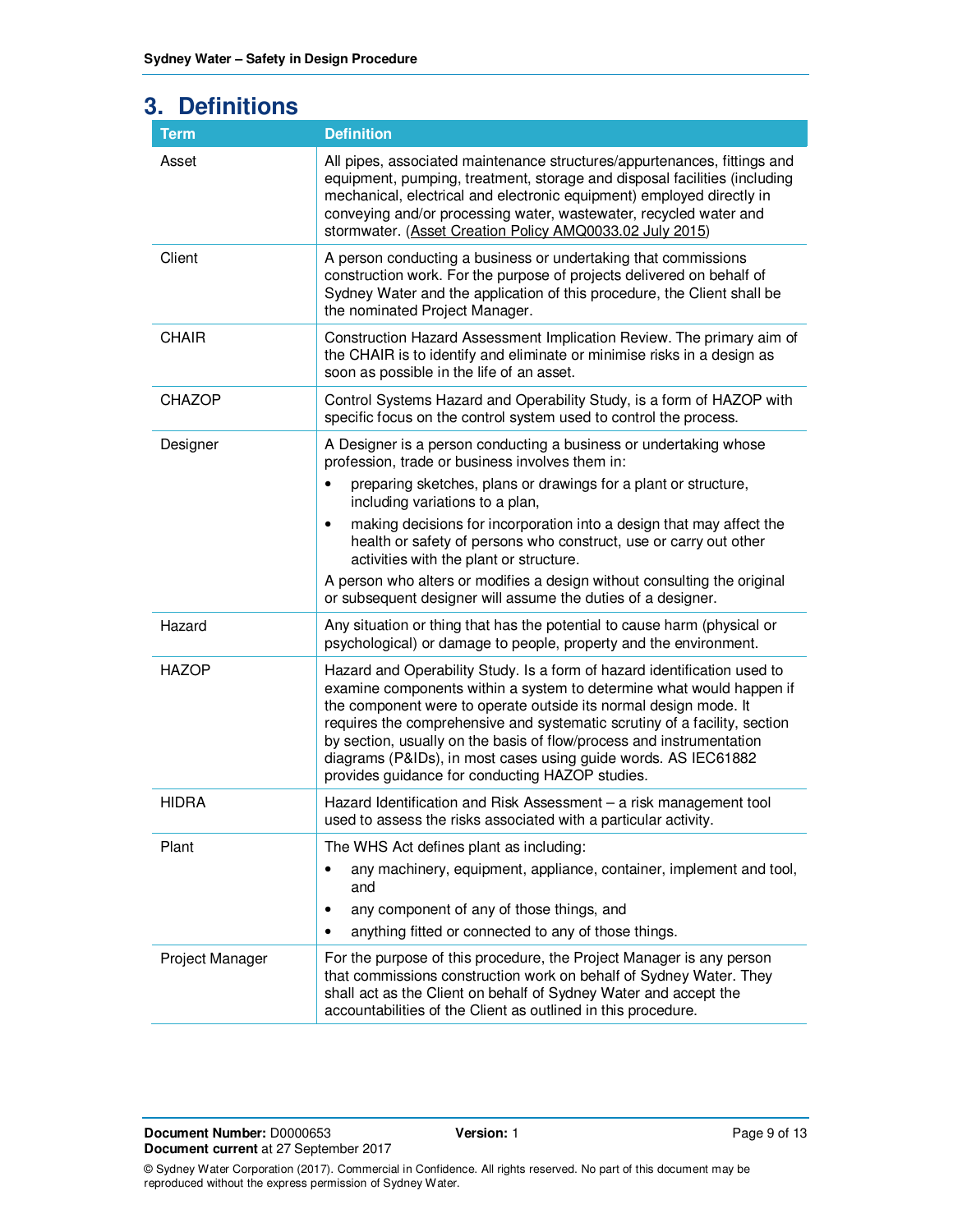| <b>Term</b>               | <b>Definition</b>                                                                                                                                                                                                                                                                                                                                                                                                                                                                                                                      |  |
|---------------------------|----------------------------------------------------------------------------------------------------------------------------------------------------------------------------------------------------------------------------------------------------------------------------------------------------------------------------------------------------------------------------------------------------------------------------------------------------------------------------------------------------------------------------------------|--|
| Reasonably<br>practicable | Deciding what is 'reasonably practicable' to protect people from harm<br>requires taking into account and weighing up all relevant matters<br>including:<br>the likelihood of the hazard or risk occurring<br>٠<br>the degree of harm that might result from the hazard or the risk<br>$\bullet$<br>knowledge about the hazard or risk<br>٠<br>ways of eliminating or minimising the risk, and<br>٠<br>the availability and suitability of ways to eliminate or minimise the<br>$\bullet$<br>risk.                                     |  |
| SiD                       | Safety in Design. The SiD acronym is commonly used in the construction<br>industry for similar procedures.                                                                                                                                                                                                                                                                                                                                                                                                                             |  |
| Structure                 | The WHS Act defines a structure as anything that is constructed,<br>whether fixed or moveable, temporary or permanent. A structure<br>includes:<br>buildings, masts, towers, framework, pipelines, transport<br>infrastructure and underground works (shafts or tunnels), for<br>example noise reduction barriers on a freeway, communications<br>masts or towers, electricity transmission towers and associated<br>cables, flying cables and supports, guyed towers such as a ski-lift<br>tower<br>any component of a structure<br>٠ |  |
|                           | part of a structure.                                                                                                                                                                                                                                                                                                                                                                                                                                                                                                                   |  |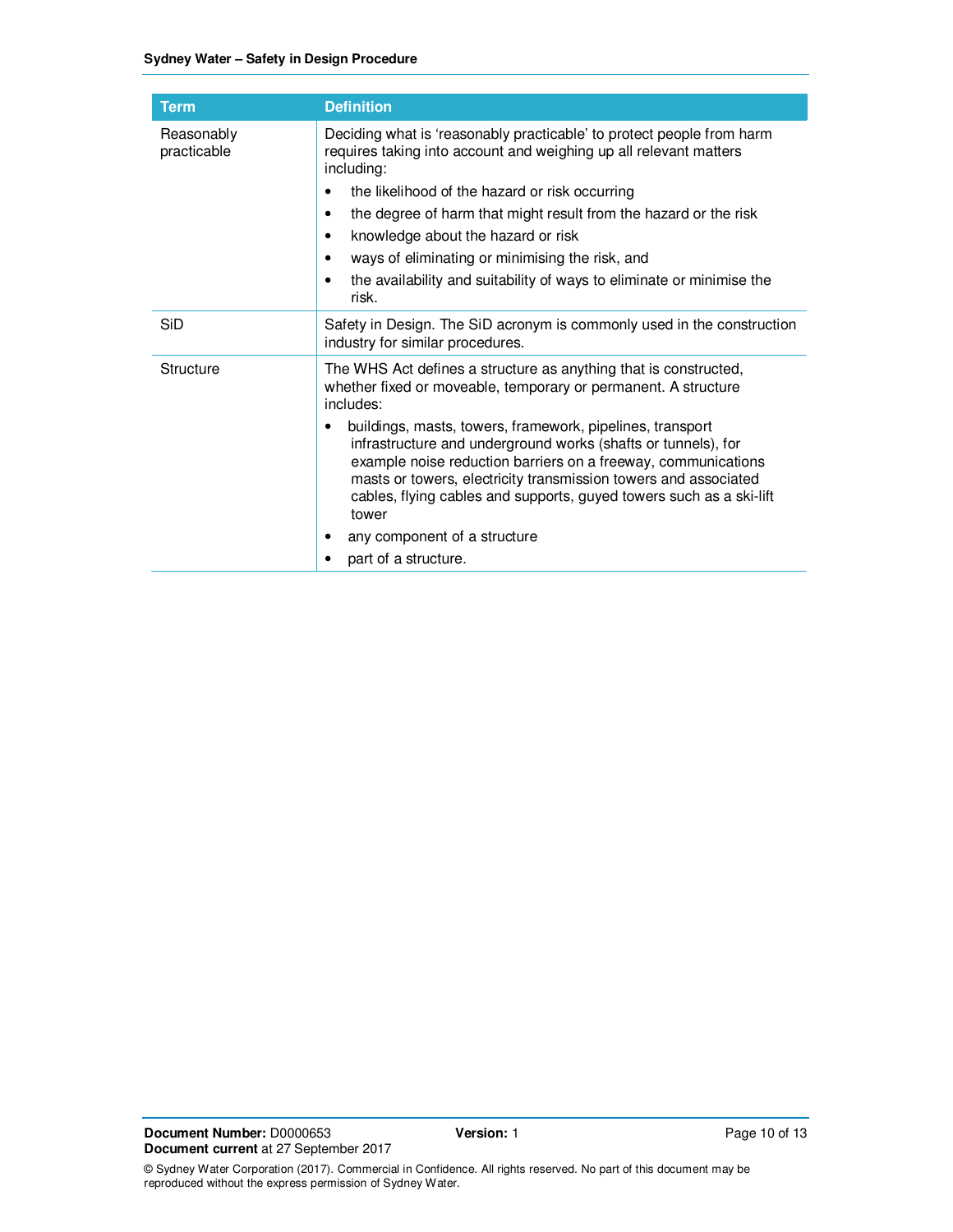## **4. Context**

## **4.1. Accountabilities**

| <b>Position</b> | <b>Accountabilities</b>                                                                                                                                                                                                                                                                                                                                                                                                                                                  |  |  |
|-----------------|--------------------------------------------------------------------------------------------------------------------------------------------------------------------------------------------------------------------------------------------------------------------------------------------------------------------------------------------------------------------------------------------------------------------------------------------------------------------------|--|--|
| Project Manager | Acts as Client on behalf of Sydney Water and has specific duties under the<br>WHS Regulations to:<br>consult with the designer about how to ensure that health and safety<br>$\bullet$<br>risks arising from the design during construction are eliminated or<br>minimised, and<br>provide the designer with any information that the client has in relation<br>٠<br>to the hazards and risks at the site where the construction work is to be<br>carried out            |  |  |
| Designer        | Undertake safe design in accordance with this procedure including:<br>consulting with the client and stakeholders<br>communicating any risks that may be inherent in the design to the client<br>and constructors                                                                                                                                                                                                                                                        |  |  |
|                 | Ensure, so far as is reasonably practicable, that plant or structures are<br>designed to be without risks to the health and safety of persons who:<br>construct, alter, convert, fit-out, commission, maintain, refurbish,<br>٠<br>renovate, repair, demolish, dismantle or dispose of plant or structures<br>use the structure as a workplace for the purpose for which it was<br>٠<br>designed<br>are at or in the vicinity and are exposed to the plant or structure. |  |  |

## **4.2. Training and competencies**

| <b>Position</b>         | <b>Training or competency</b>                                                                                                                                                   |  |  |
|-------------------------|---------------------------------------------------------------------------------------------------------------------------------------------------------------------------------|--|--|
| <b>Project Managers</b> | In addition to core project management capabilities, a project manager shall<br>also have:                                                                                      |  |  |
|                         | knowledge of work health and safety legislation, codes of practice and<br>٠<br>other regulatory requirements                                                                    |  |  |
|                         | knowledge of risk management processes<br>٠<br>knowledge of Sydney Water's work health and safety standards and<br>procedures                                                   |  |  |
| Designers               | In addition to core design capabilities relevant to the designer's role, a<br>designer shall also have:                                                                         |  |  |
|                         | knowledge of work health and safety legislation, codes of practice and<br>other regulatory requirements                                                                         |  |  |
|                         | an understanding of the intended purpose of the plant or structure<br>٠<br>knowledge of risk management processes<br>٠                                                          |  |  |
|                         | knowledge of technical design standards<br>$\bullet$<br>knowledge of Sydney Water's work health and safety standards and<br>٠                                                   |  |  |
|                         | procedures                                                                                                                                                                      |  |  |
|                         | an appreciation of construction methods and their impact on the design<br>٠<br>the ability to source and apply relevant data on human dimensions,<br>capacities and behaviours. |  |  |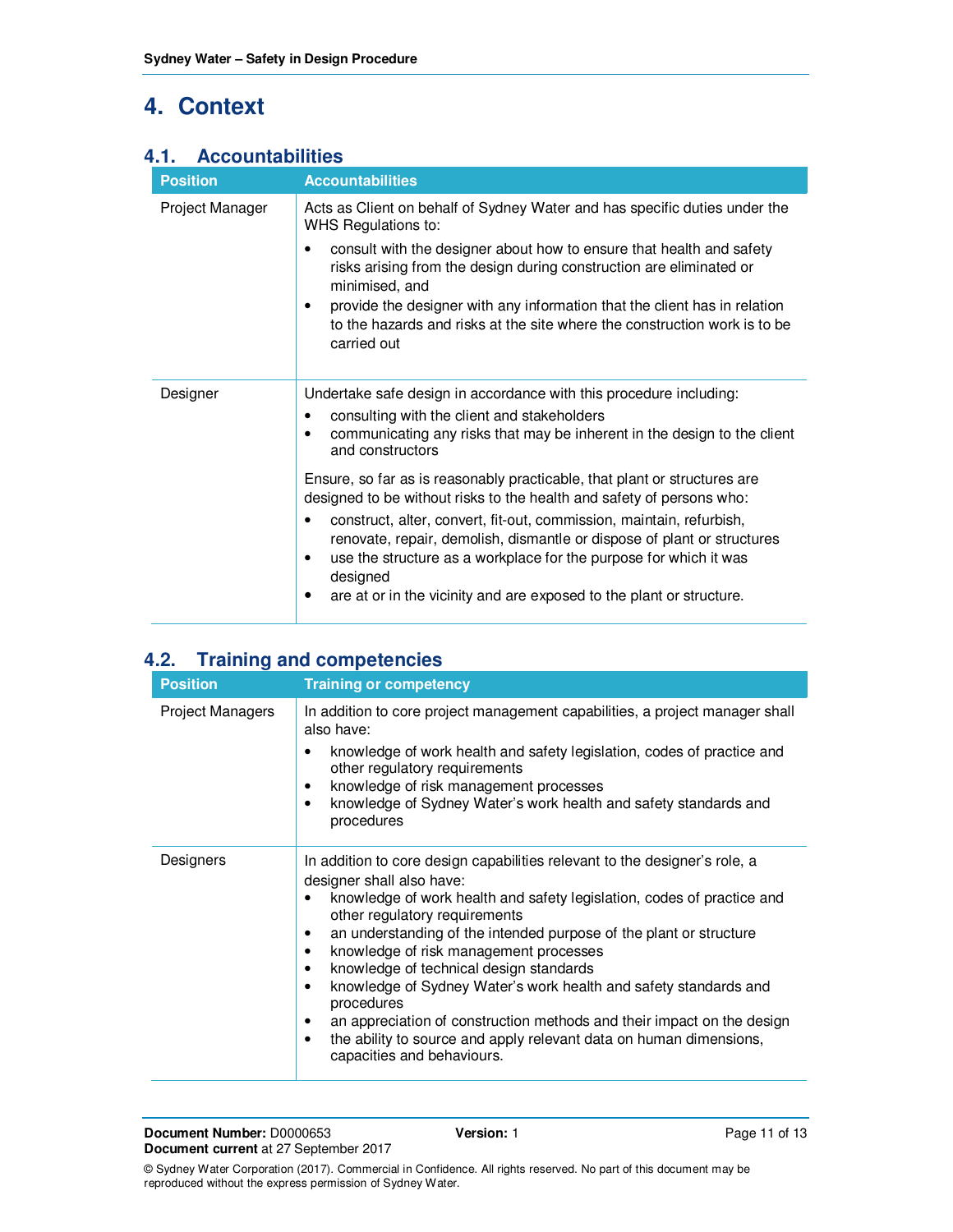#### **4.3. References**

| <b>Document type</b>    | <b>Title</b>                                                                                                                                                                                                                                                                                                                                        |  |
|-------------------------|-----------------------------------------------------------------------------------------------------------------------------------------------------------------------------------------------------------------------------------------------------------------------------------------------------------------------------------------------------|--|
| Legislation             | Work Health and Safety Act 2011 (NSW)<br>Work Health and Safety Regulation 2017 (NSW)                                                                                                                                                                                                                                                               |  |
| Policies and procedures | Work Health and Safety Management System<br><b>WHSMS0053 Risk Management Procedure</b><br>$\circ$<br>Capital Project Delivery Management System<br><b>CPDP7 Design and Development Procedure</b><br>$\circ$                                                                                                                                         |  |
| <b>Other documents</b>  | Safe Design of Structures - Code of Practice - SafeWork NSW<br>July 2014<br>Guide for safe design of plant – Safe Work Australia – July 2014<br><u>Managing the risks of plant in the workplace – Code of Practice –</u><br>SafeWork NSW - July 2014<br><u>Managing risks of hazardous chemicals in the workplace -</u><br>SafeWork NSW - July 2014 |  |
| <b>Templates</b>        | <b>HIDRA Template</b>                                                                                                                                                                                                                                                                                                                               |  |

## **4.4. Attachments**

| Attachment Title |                             |
|------------------|-----------------------------|
|                  | Checklists                  |
|                  | Safe Design Report Template |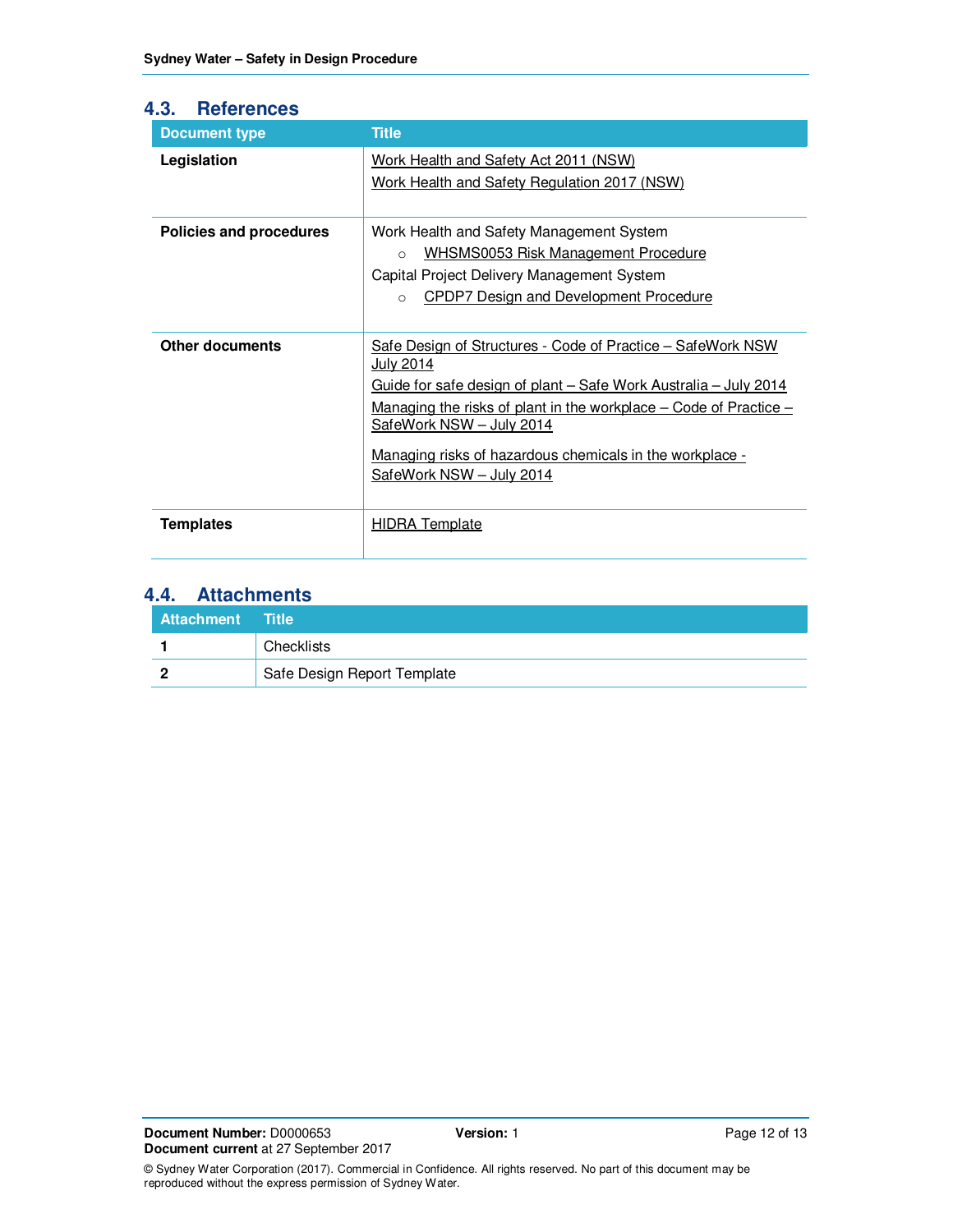## **5. Document control**

## **5.1. Document details**

| <b>Record</b>          | <b>Detail</b>                         |
|------------------------|---------------------------------------|
| <b>Procedure title</b> | DOC0000653 Safety in Design Procedure |
| Registered file no.    | <b>NA</b>                             |

#### **5.2. Ownership and approval**

| <b>Role</b>     | <b>Name</b>    | <b>Position title</b>                   | <b>Date</b>       |
|-----------------|----------------|-----------------------------------------|-------------------|
| <b>Author</b>   | Tony Petrevski | <b>Technical Assurance Leader</b>       | 26 September 2017 |
| Owner           | Ken Wiggins    | Urban Design and Engineering<br>Manager | 27 September 2017 |
| <b>Approver</b> | Ken Wiggins    | Urban Design and Engineering<br>Manager | 27 September 2017 |

#### **5.3. Consultation**

| <b>Stakeholder</b>                         | <b>Position title</b>          | <b>Date</b>       |
|--------------------------------------------|--------------------------------|-------------------|
| Milan Rubcic                               | Lead Engineer                  | 11 September 2017 |
| Robert Lau                                 | Lead Engineer                  | 11 September 2017 |
| Robert Loncar                              | Lead Engineer                  | 11 September 2017 |
| Christie Sebaratnam                        | Lead Engineer                  | 11 September 2017 |
| Daryl Gilchrist                            | Design & Environmental Manager | 11 September 2017 |
| Shaun Nadin                                | Senior Project Engineer        | 11 September 2017 |
| Human Factors Advisor<br>Justin Drinkwater |                                | 11 September 2017 |

#### **5.4. Review**

| <b>Stage</b>              | <b>Date</b>       |
|---------------------------|-------------------|
| <b>Original procedure</b> | 27 September 2017 |
| This review               | 27 September 2017 |
| <b>Next review</b>        | 27 September 2019 |

## **5.5. Change history**

| Version Key changes |
|---------------------|
| New document        |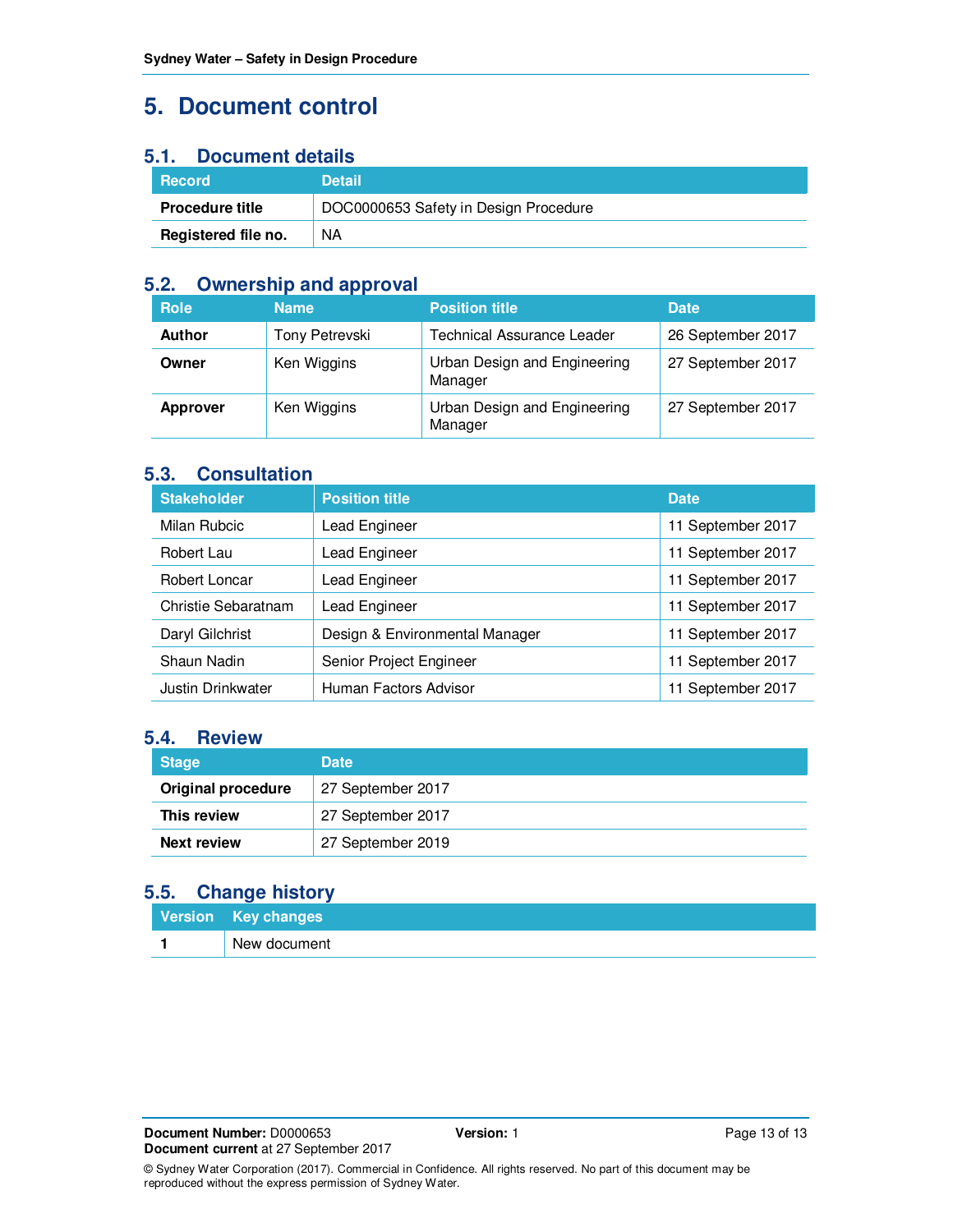#### **ATTACHMENT 1 - CHECKLISTS**

**\_\_\_\_\_\_\_\_\_\_\_\_\_\_\_\_\_\_\_\_\_\_\_\_\_\_\_\_\_\_\_\_\_\_\_\_\_\_\_\_\_\_\_\_\_\_\_\_\_\_\_\_\_\_\_\_\_\_\_\_\_\_\_\_\_\_\_\_\_\_** 

**Name of Project: \_\_\_\_\_\_\_\_\_\_\_\_\_\_\_\_\_\_\_\_\_\_\_\_\_\_\_\_\_\_\_\_\_\_\_\_\_\_\_\_\_\_\_\_\_\_\_\_\_\_\_\_\_\_\_** 

#### **Checklist 1 – Pre-design stage**

**Designer:\_\_\_\_\_\_\_\_\_\_\_\_\_\_\_\_\_\_\_\_\_\_\_\_\_\_\_\_\_\_\_\_ Date: \_\_\_\_\_\_\_\_\_\_\_\_\_\_** 

| <b>Item</b>    |                                                                                                                                           | <b>Description</b>                                                                                                                                                          | <b>State Yes or NA, and provide</b><br>details or describe actions (if<br>required) |
|----------------|-------------------------------------------------------------------------------------------------------------------------------------------|-----------------------------------------------------------------------------------------------------------------------------------------------------------------------------|-------------------------------------------------------------------------------------|
| $\blacksquare$ | Purpose of the plant or<br>structure                                                                                                      | Understand intended function, scope<br>and complexity of the plant or structure                                                                                             |                                                                                     |
| $\blacksquare$ | Permanent plant,<br>equipment and<br>machinery                                                                                            | Assess availability and impact on<br>safety. Consider alternatives if needed.                                                                                               |                                                                                     |
| ٠              | <b>Temporary heavy</b><br>construction plant and<br>equipment                                                                             | Assess availability and impact on<br>safety.                                                                                                                                |                                                                                     |
| $\blacksquare$ | Potential users and<br>anticipated activities                                                                                             | Identify users and activities and<br>potential misuse opportunities                                                                                                         |                                                                                     |
| $\blacksquare$ | Industry safety profile<br>and statistics relating to<br>similar structures<br>(consult health and<br>safety authorities if<br>necessary) | Collect key information about hazard<br>controls, hazard alerts/reports from<br>relevant statutory authorities; industry<br>statistics regarding injuries and<br>incidents. |                                                                                     |
| ٠              | Consultation, co-<br>operation and co-<br>ordination                                                                                      | Obtain from client safety issues and<br>requirements. Identify stakeholders                                                                                                 |                                                                                     |
| $\blacksquare$ | <b>Breadth of hazards</b>                                                                                                                 | Consider major hazards the structure<br>may be exposed. Note usual safety<br>issues and impact.                                                                             |                                                                                     |
| $\blacksquare$ | Research                                                                                                                                  | Collect past research or testing data<br>done on similar designs, if applicable.                                                                                            |                                                                                     |
| $\blacksquare$ | Legislations, code of<br>practice and standards                                                                                           | Identify codes and standards that need<br>to be considered and complied with.                                                                                               |                                                                                     |
| $\blacksquare$ | Design disciplines,<br>skills and competence<br>required                                                                                  | Ensure the design team members have<br>the necessary qualification and relevant<br>experience in the pertinent disciplines.                                                 |                                                                                     |
| ٠              | <b>Consultation with</b><br>clients and identification<br>of stakeholders                                                                 | Identify roles and responsibilities of<br>various parties. Establish collaborative<br>relationships with clients, designers and<br>stakeholders.                            |                                                                                     |

**Document Number:** D0000653 **Version:** 1 **Document current** at 26 September 2017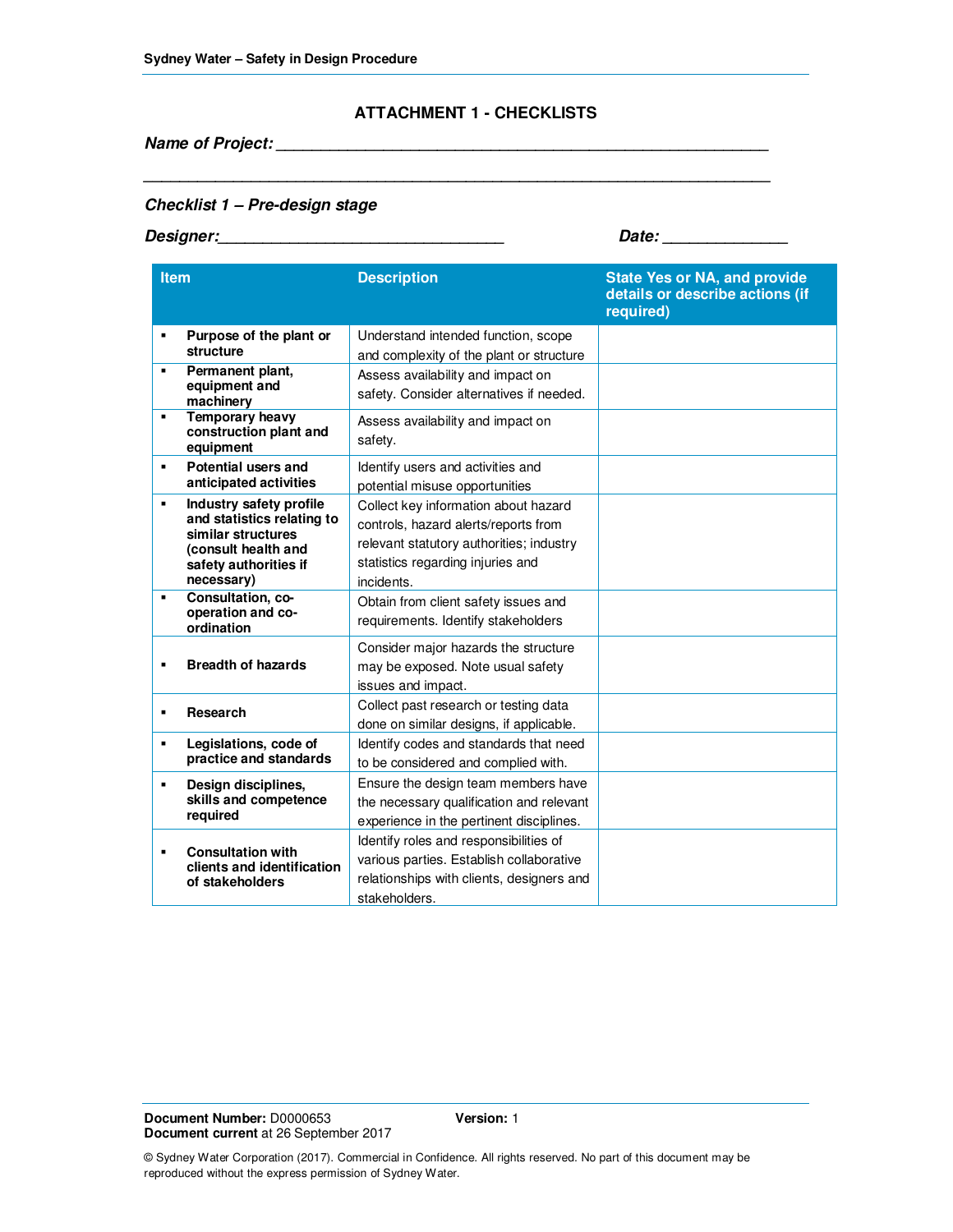#### **Checklist 2 – Options/concept design stage**

**Designer:\_\_\_\_\_\_\_\_\_\_\_\_\_\_\_\_\_\_\_\_\_\_\_\_\_\_\_\_\_\_\_\_ Date: \_\_\_\_\_\_\_\_\_\_\_\_\_\_** 

| <b>Item</b>                                | <b>Description</b>                                                                                                                  | <b>State Yes or NA, and</b><br>provide details or describe<br>actions (if required) |
|--------------------------------------------|-------------------------------------------------------------------------------------------------------------------------------------|-------------------------------------------------------------------------------------|
| Siting of the plant or<br>П<br>structure   | Location, formation level                                                                                                           |                                                                                     |
| <b>Physical environment</b><br>п           | Adjacent properties, roads, land use,<br>topographical features, underground and<br>overhead services.                              |                                                                                     |
| <b>Access</b><br>$\blacksquare$            | Ease of permanent access, and<br>temporary construction access                                                                      |                                                                                     |
| <b>Traffic</b><br>٠                        | Exposure to related hazards                                                                                                         |                                                                                     |
| <b>Site condition</b><br>٠                 | Ground features, geology, proximity to<br>water, known or suspected contamination                                                   |                                                                                     |
| <b>Public safety</b><br>п                  | Exposure of public, unauthorised access,<br>security.                                                                               |                                                                                     |
| High consequence hazards<br>$\blacksquare$ | Dangerous goods, hazardous<br>substances, hazardous building<br>materials, health hazards, confined<br>space.                       |                                                                                     |
| <b>Systems of work</b>                     | Materials, construction technique,<br>pedestrian and vehicle segregation,<br>manual tasks, working at height, over<br>water, noise. |                                                                                     |
| <b>Environmental conditions</b><br>П       | Floods, earthquakes, high winds,<br>thunderstorms, noise, ventilation, lighting.                                                    |                                                                                     |
| Incident mitigation<br>٠                   | Adequate emergency egress, sabotage,<br>vandalism, crime prevention and<br>terrorism.                                               |                                                                                     |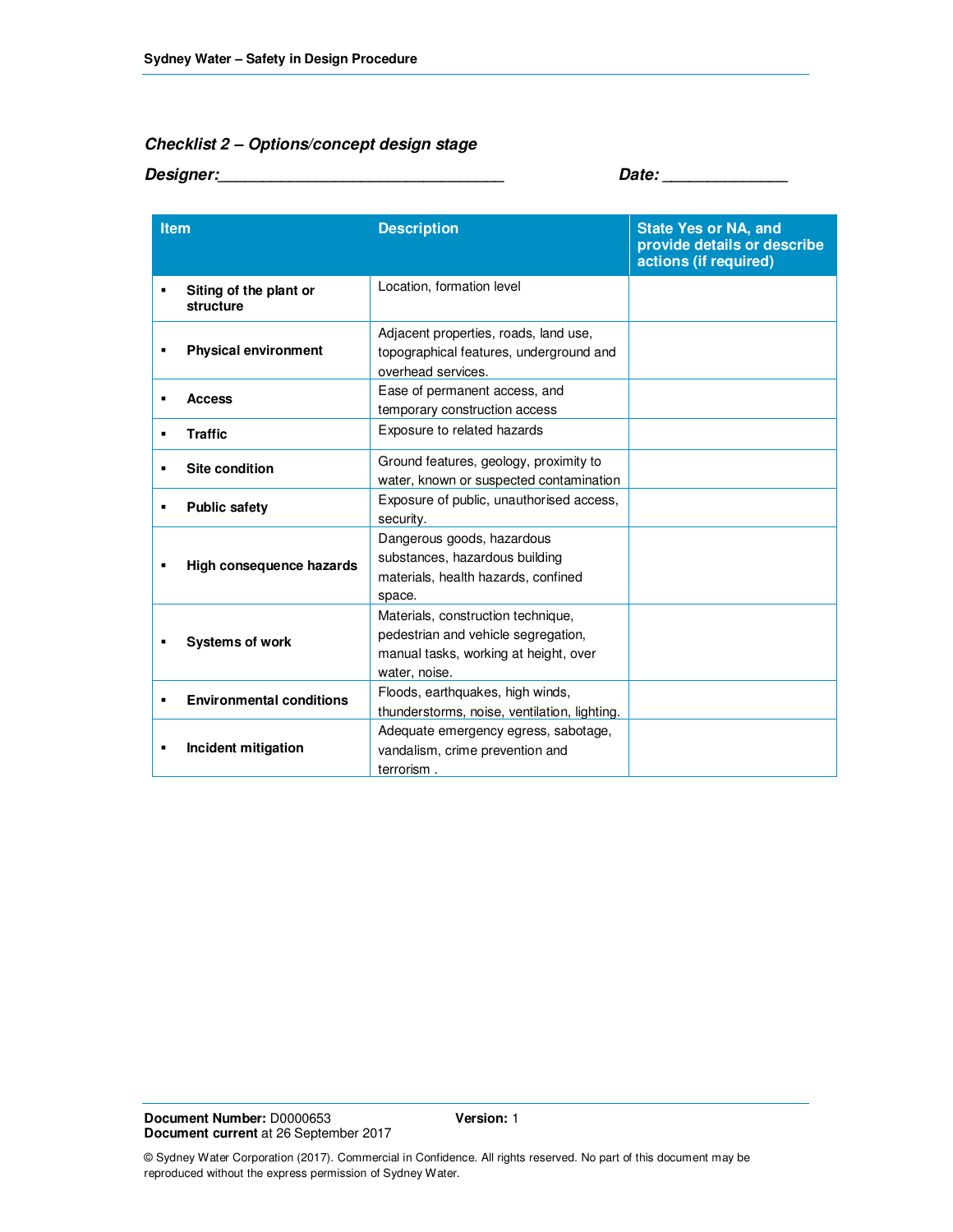#### **Checklist 3 – Detailed design stage**

**Designer:\_\_\_\_\_\_\_\_\_\_\_\_\_\_\_\_\_\_\_\_\_\_\_\_\_\_\_\_\_\_\_\_ Date: \_\_\_\_\_\_\_\_\_\_\_\_\_\_** 

| <b>Item</b> |                                     | <b>Description</b>                                                                                                                                                        | <b>State Yes or NA, and</b><br>provide details or describe<br>actions (if required) |
|-------------|-------------------------------------|---------------------------------------------------------------------------------------------------------------------------------------------------------------------------|-------------------------------------------------------------------------------------|
| в           | <b>Asset Isolation</b>              | Consider flow isolation and flow<br>management requirements, LOTO, proof<br>of isolation.                                                                                 |                                                                                     |
| П           | <b>Electrical safety</b>            | Electrical earthing, location of<br>underground and overhead power<br>cables, protection of cables.                                                                       |                                                                                     |
| Ξ           | Fire and emergencies                | Fire risks, detection, fighting, emergency<br>routes and exits, emergency facilities                                                                                      |                                                                                     |
| Ξ           | Movement of people and<br>materials | Safe access and egress, disability<br>access, traffic, security, lifting access                                                                                           |                                                                                     |
| п           | <b>Working environment</b>          | Ventilation, air quality, sanitary facilities,<br>lighting, dust.                                                                                                         |                                                                                     |
| п           | <b>Acoustics and vibration</b>      | Noise from plant or surrounding areas,<br>noise pollution, vibration from machinery                                                                                       |                                                                                     |
| П           | <b>Plant and Machinery</b>          | Location, access for maintenance, lifting<br>provision, crane location, guards.                                                                                           |                                                                                     |
| п           | <b>Amenities and facilities</b>     | Storage, first aid, rest rooms,<br>accommodation requirements.                                                                                                            |                                                                                     |
| п           | <b>Earthworks</b>                   | Excavation, geology, ground water,<br>underground services.                                                                                                               |                                                                                     |
|             | <b>Structural safety</b>            | Stability and integrity of existing,<br>temporary and new structure, load<br>bearing and deflection requirements,<br>construction procedures, demolition,<br>dismantling. |                                                                                     |
| ×           | <b>Manual tasks</b>                 | Methods of material handling,<br>accessibility of material handling, storage<br>facilities, space and layout, use of<br>mechanical aids.                                  |                                                                                     |
|             | <b>Substances</b>                   | Exposure to materials, liquids and gases,<br>trade waste, storage of chemicals,<br>hazardous building materials (asbestos).                                               |                                                                                     |
| г           | <b>Fall Prevention</b>              | Guard rails, anchorage points, safety<br>grills, access for maintenance, temporary<br>work platforms, scaffolding, slips, trips<br>and falls,                             |                                                                                     |
| П           | <b>Confined Space</b>               | Prevent creation of confined space if<br>possible, reduce the need to enter into<br>confined space, access, egress,<br>atmospheric testing, ventilation.                  |                                                                                     |

**Document Number:** D0000653 **Version:** 1 **Document current** at 26 September 2017